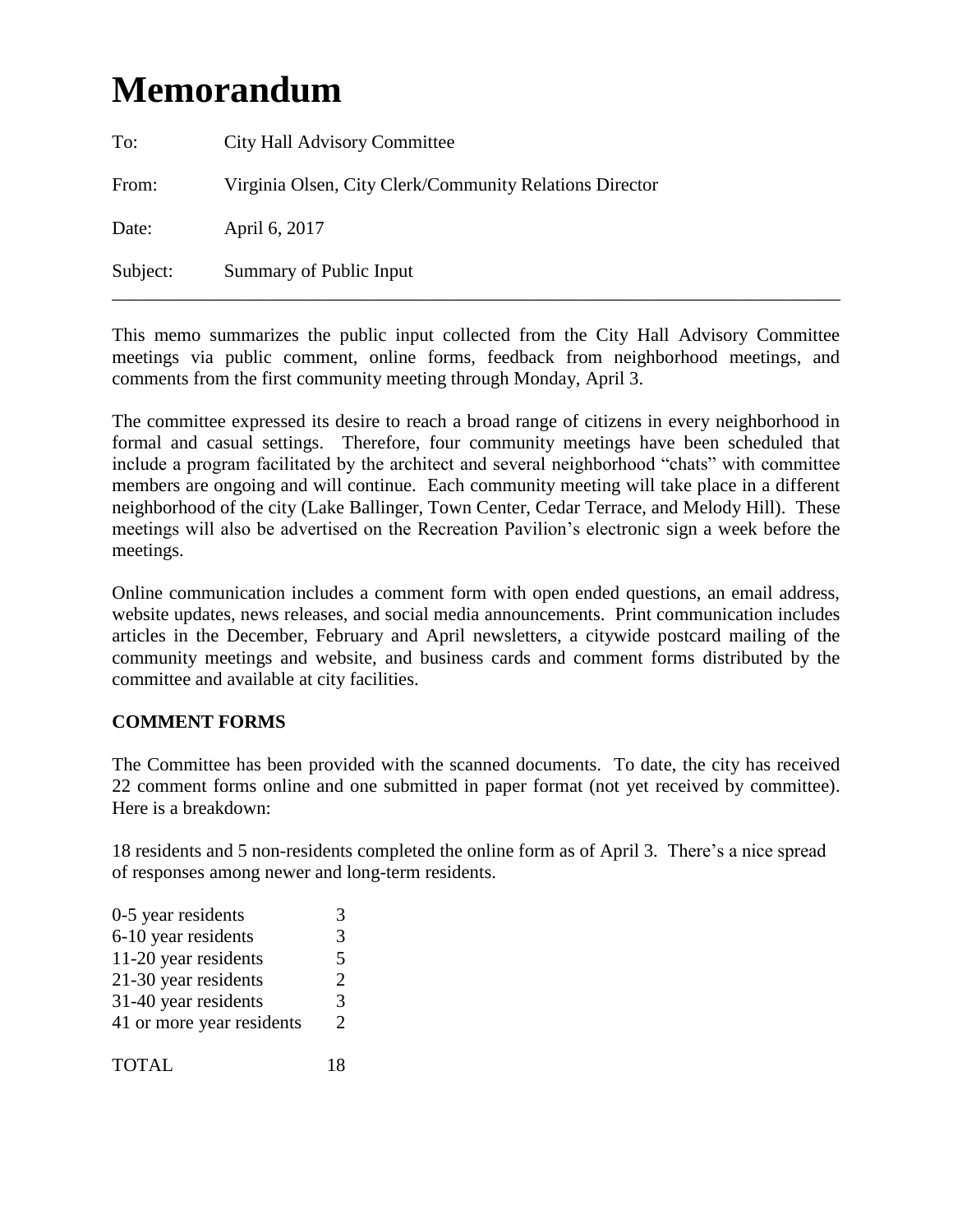## **SUMMARY OF COMMENT FORMS BY QUESTION**

#### **What is important to you about City Hall?**

- Attractive addition in park-like setting, ease of finding offices, Farmers Market site.
- That empty lot looks horrible. Renting is a financial drain on the city.
- Some people did not like the cost so you need to keep that in mind and try and get previous no voters to get on board.
- Should have a permanent seat for our city's government and it should be in the center of our community.
- Should be a place where City Officials and staff can efficiently and effectively perform their duties.
- Functional for city services.
- Fiscal stewardship by not overpaying to lease operating space.
- Functional.
- Adequate or better for the needs of the city and its residents at a reasonable cost.
- Access to meeting space for community groups and residents in the new city hall.
- Convenience of services; inviting and welcoming; business needs of the city are met.
- Space availability for other functions such as MLT Annual Art Show, and other such functions.
- Sufficient conference and large meeting space not just opening up council chambers.
- Accessible and resident friendly.
- Attractive, appropriately sized, and provides space for public use.
- Stop changing layouts. You should know what you need. Present that layout, put it up for a vote again. The residents of the city should realize that all of these delays are going to cost more in taxes with the delays. The original plan was that was put up on the first vote would have been finished and improved our downtown area. That's important because of the new businesses it will bring to our city. The improvements to our city streets and street lighting are looking good.
- Visible, accessible.
- Good purchase in being functional, efficient, worthy of our expenditure over the long term basis as needed by our city. This does not mean "minimal", but more like "suitable" given the size of the city and its likely future.
- Money is spent on a simple, safe and efficient place for city officials to work and that public spaces are easy to find.
- Sufficient free parking is key. Thinking ahead of what offices get the most foot traffic and placing those in the front of the building, etc.
- Full service capabilities (e.g. all in one location) often in other cities, one has to go to many locations for some services such as plan review, permit application(s), payments, etc. Also, efficient use of space (e.g. we hate the idea of rooms like council chambers being unused for anything buy the occasional council meetings - multi-use/-purpose is important).

#### **From a customer standpoint, how can we improve the entrance, lobby and front counter areas to provide better service?**

- Entrance needs to be clearly signed, w/c accessible w/ comfortable lobby where the public can come and sit and read and see community information.
- Free wifi would be very cool and create a place to socialize around city issues and politics.
- Also, as a voice disabled person- it is very humiliating to stand opposite a glass wall and try to update my dog license in gestures. I'd like to renew my pet license online and not have to struggle to talk loud enough through glass at police station. (Submitted under what's important question)
- One stop for payments, permitting, pet licenses, tickets, etc. informational hub (submitted under what's important question).
- More chairs, children's area, more private passport area.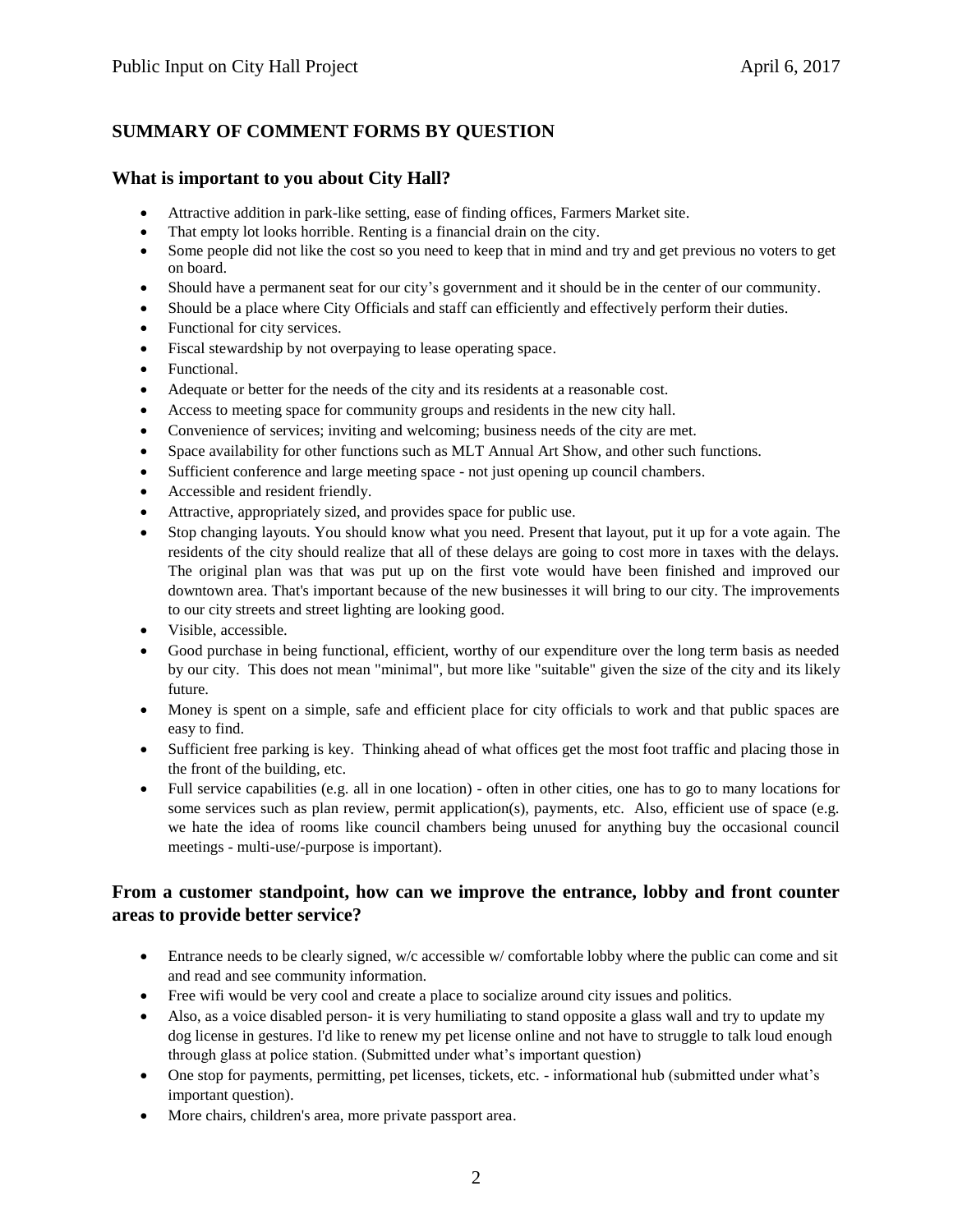## **From a customer standpoint, how can we improve the entrance, lobby and front counter areas to provide better service? (continued)**

- Better signage above your front counter. More seating and place for people to fill out forms. Perhaps a kiosk for online services.
- Having known some of the city's founders, it would be nice to tip the hat to some of them in the lobby in a display or some other way.
- Want to see there is someone there to wait on me, have a place to sit if I have to wait and somewhere I can fill out a form if need be. Oh yeah, a convenient restroom.
- Signs: if it is well-signed, it is easier for me.
- w/c (wheelchair) accessible, wifi connection in lobby.
- Plants & art displays from MLT school projects (largest single portion of my property taxes go to fund local schools so give them some wall space to show off what we are paying for)
- Large clean well-lit restrooms.
- Clear signage, counter dividers, etc. anything that makes it easier to know where you should go or who you should talk to.
- Build a city hall!
- Have a space where customer information is protected from public scrutiny.
- Accessibility on the first floor when you first walk in for the most used services seems logical. Seattle City Hall has kiosks on the first floor to pay traffic fines, etc. when you first walk in.
- Larger location; kiosks for making utility payments; include police administration in general front lobby counters.
- Entrance needs to be open, bright, easily accessible with those with ADA/mobility issues. Copier available to public for making copies as may be needed.
- Larger and more counter space for people to roll out plans, etc. Don't let people put their kids on the counter(s).
- Signage, table for people to complete passport, etc. applications, payment kiosk, small room/area for children while parents are paying bills, etc.
- Lots of greenery, natural lighting and perhaps a gentle fountain. And, to be able to sit down somewhere. A small coffee shop, perhaps?
- As long as it is bright and welcoming I will be happy.
- Bright open lobby area, with seating available, as well as tables to use for completing forms and documents. (Submitted under nice place to gather question)
- Small confidential meeting spaces available for sensitive discussions. (Submitted under nice place to gather question)
- Lobby and service counters should be decided by the city employees that have to man them.
- Reception, info desk easily identified.
- Should be on ground floor and easily accessible.
- Operating public phone in the lobby (and a change machine) and some padded waiting benches. City Hall should not be a place where people loiter, but there needs to be adequate space for people to wait for rides or be able to stay out of the elements until their bus arrives.
- Current configuration (and previous configuration in old, demolished facility) is satisfactory. Good signage, available information, seating, etc. have always been acceptable.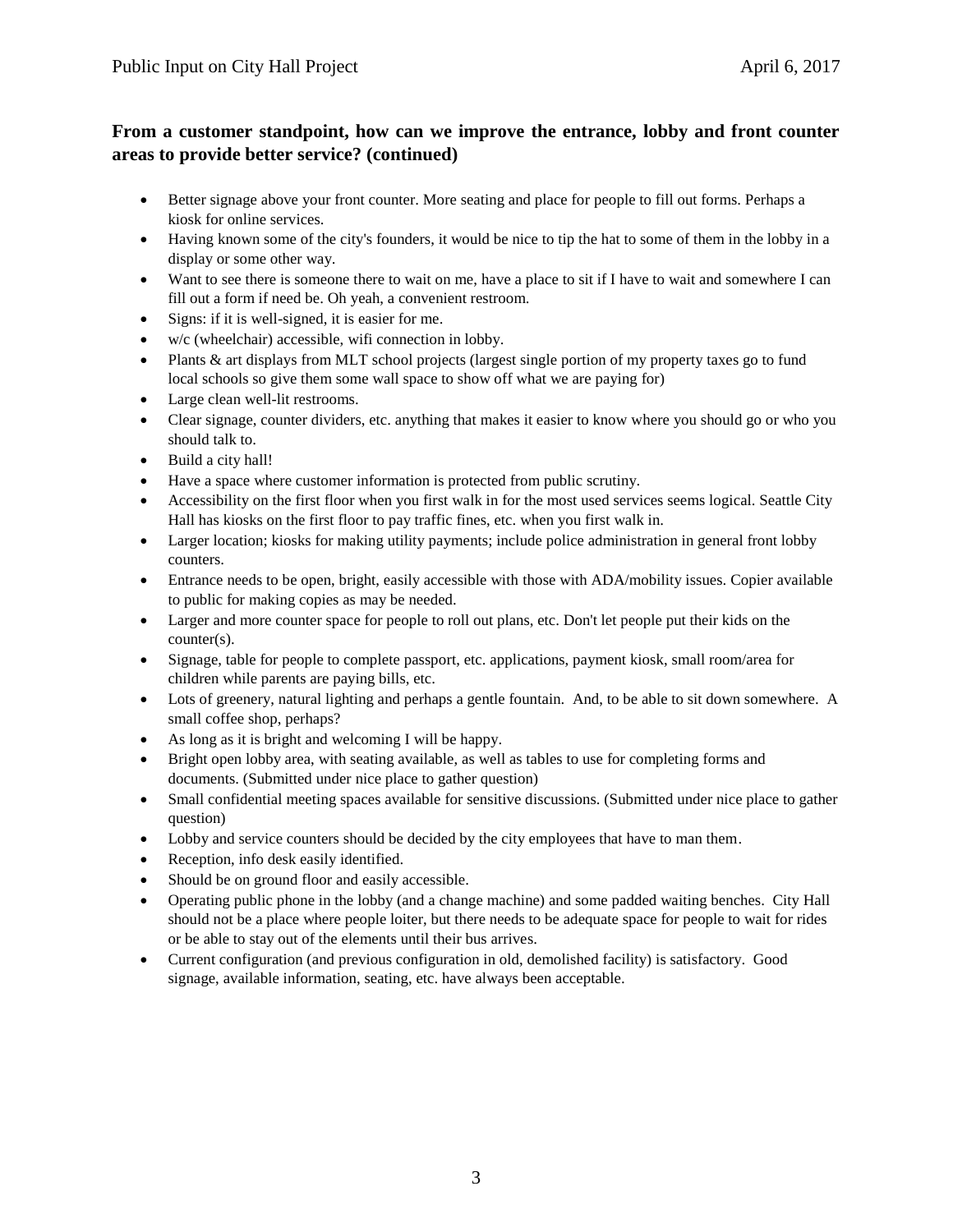# **If you've attended a City Council meeting, how can we improve the look and design of the Council Chambers?**

- Artwork.
- More screens and bigger so audience can see monitors.
- Current room is fine. Size is fine for City Council meetings and appears many more chairs could be added if need be.
- Stop renting them
- Council chambers are fine the way they are but a better sound/recording system would probably be a bonus.
- More seating, ability to broadcast/audio and video of meetings. Shoreline City Hall's chambers are a good example. Maybe MLT doesn't need that large of a space, but half that size could work.
- Better sound system; padded seat chairs for more comfort those with back issues cannot tolerate sitting for long meetings.
- Greenery, natural lighting and comfortable seating.
- Perhaps a screen behind the Council or more/larger screens so the audience can see.
- Have never attended maybe they could be broadcast live on-line/TV.
- I have not been to a council meeting for years because of the idiotic issues that seem to come up each meeting. I understand the council has no control over this.
- Design is more important than look, but the old building had a nice piece of art depicting the city name. Could that be used again?
- Current chambers configuration (and previous configuration in the old, demolished facility) is fine. The space should be designed in such a manner that it can be utilized for other purposes, meetings, etc. It should NOT be so constrained that it can ONLY be used for council/committee meetings. For example, in a city our size, a room like council chambers should be able to double as an Emergency Operations Center (EOC) for as often as an EOC is needed.

## **Public safety is an important part of this project. We would like to provide more space for the Police Department, improve safety components, and continue to make the best and maximum use of the current Police Station. We would like your input on this part of the project.**

- Need more space, better lobby area, better restrooms.
- Police Station is too small so some space should be provided and security improvements made but not too much space or those no voters won't pass it at 60%. (Same person said this under what's important section)
- Current police station and new city hall be situated no more than a street width away. Current police station should be dedicated to police activity only. All administrative activity moved into new City Hall: records, licensing, counseling, shared conference rooms etc.
- Yes we need a new police station.
- Yes, this is necessary. I support this.
- Perhaps the Police station could share conference rooms, storage and other common areas with City Hall which might free up space to develop more private interview rooms and cells in the current police station.
- It's possible that dog licensing, and other non-critical situations/information could be provided at a counter in the lobby of the City Hall.
- Having a place to make reports to the police, pay fines, etc. that is accessible is key.
- It's critical that the police department is updated to meet not only current codes, but space for accommodating future code changes. Safety of the police and non-uniformed staff is important.
- Why do they need more space? Should they not be on the road patrolling our streets? What's with the glass partition? Just because I received a ticket (that I am paying) does that mean I'm a criminal and should have to yell through the glass.
- Enclose the area between the building and secured parking. Can a second floor be added?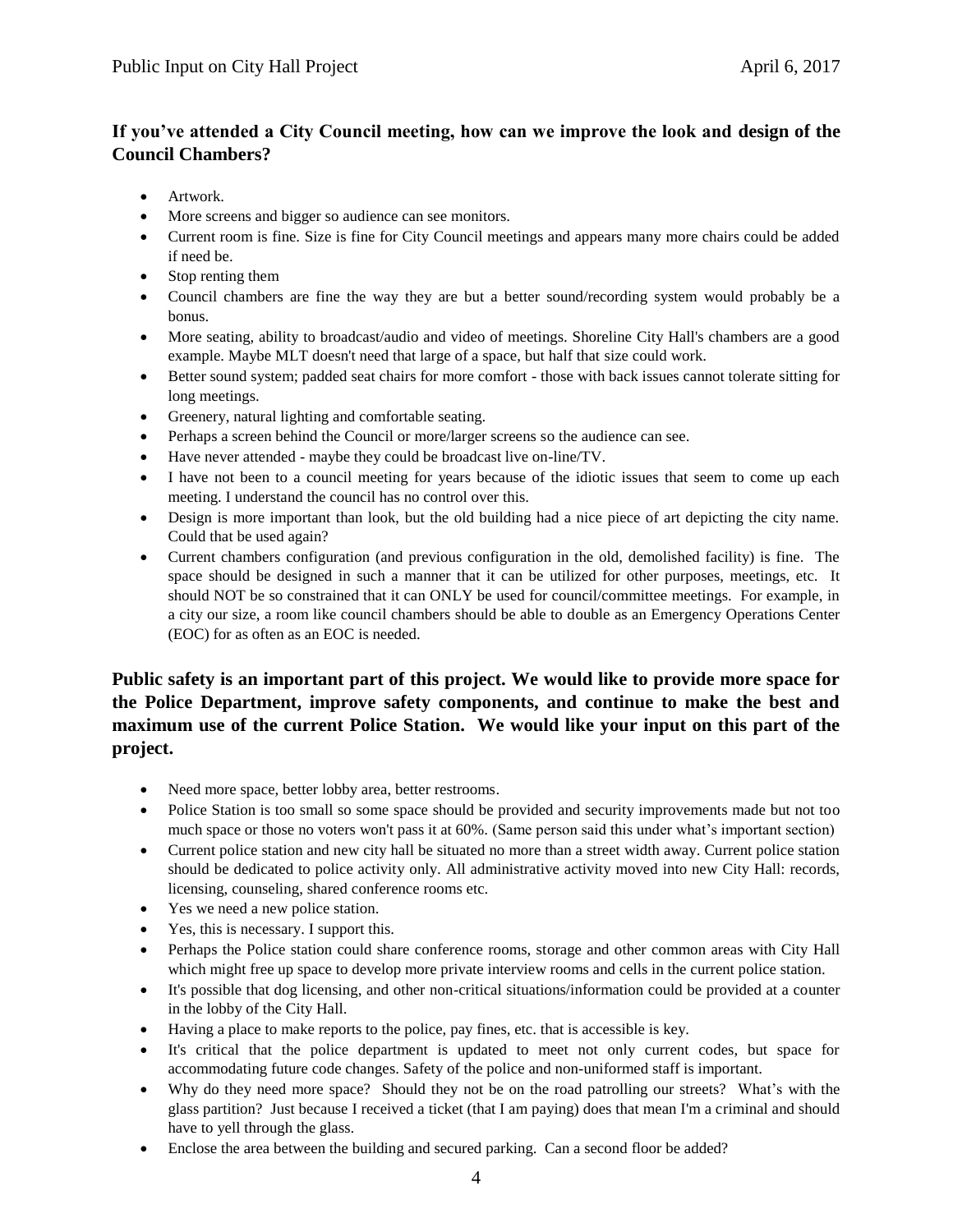**Public safety is an important part of this project. We would like to provide more space for the Police Department, improve safety components, and continue to make the best and maximum use of the current Police Station. We would like your input on this part of the project. (continued)**

- If they \*need\* additional space, they should get it. Hopefully they can minimize space needed by administrative functions to help reduce the additional amount of space needed overall.
- I feel that our police department is doing a great job.
- Additional space for the police department if incorporated into the civic center should only include administrative offices, with holding cells remaining in existing police building, but expanded into areas currently used for administrative offices
- If doing so has advantages, I would like to know what they are. The current police building is fairly new, so why isn't it satisfactory and how can we avoid any mistake that would make a new City Hall obsolete in just a few years?
- The design is not important to me. The layout is important insofar as it is logical, i.e. those offices with the most foot traffic on the first floor and business offices above. I worked in a "green" building in Washington, DC and was not sure if I'd like the lights coming on only when there was a presence in the hallway, etc. I really liked it and think it's an easy build. They used quality carpet tiles which made inevitable repairs manageable and easy. We've come a long way in building construction materials and I'd like to see these kinds of cost effective ideas implemented. They look nice, too!
- We agree that public safety is VERY important, that our police need many improvements, and would support such a measure. But don't lump several projects together!!! Part of the reason that we voted against the previous city hall measures was this combining of efforts - we would support a city hall measure, we would support a police department measure, etc. But it is very upsetting (worth of a 'no' vote) when items we would NOT support get (covertly?) intentionally lumped in with supported measures.
- Like the current police department location because it's easy to get to, to find parking, and there is a secure entry. I like having the PD located apart from City Hall for both public safety and parking purposes. That doesn't mean that they should not have an administrative presence in the new City Hall, but a little space is not a bad thing. I've worked in "out buildings" and had meetings at a City Hall like environment as the executive over the course of several years. It is entirely manageable. (Submitted under the lobby question)

## **Is the Civic Center layout and design important to you? What features would make it a nice place to gather in our Town Center?**

- A gathering place that represents our city (submitted under what's important question)
- Nice community gathering space with convenient connections between library, City Hall and Police (submitted under what's important question)
- Yes, interactive artwork, passive areas for walking and having lunch and enjoying nature
- Think about grassy areas with benches. Not too many frills. Would love a splash pad for kids/families to gather. If too expensive, leave room to add later. Space for return of the farmers market or have it on 58th again.
- Better connections into Veterans Park. Dog friendly features like water bowl, pet waste bags. Keeping costs down, you could use 1% for Arts funding to add a small fountain to encourage gathering.
- Would love space for a coffee vendors inside lobby or outside or both.
- Small public space in front with area to sit. This space could be used for small events in the summer. Allow some vendor space for lease coffee and pastry shop concept.
- Yes!! Benches, benches, benches, low-water native plants or a community garden spot.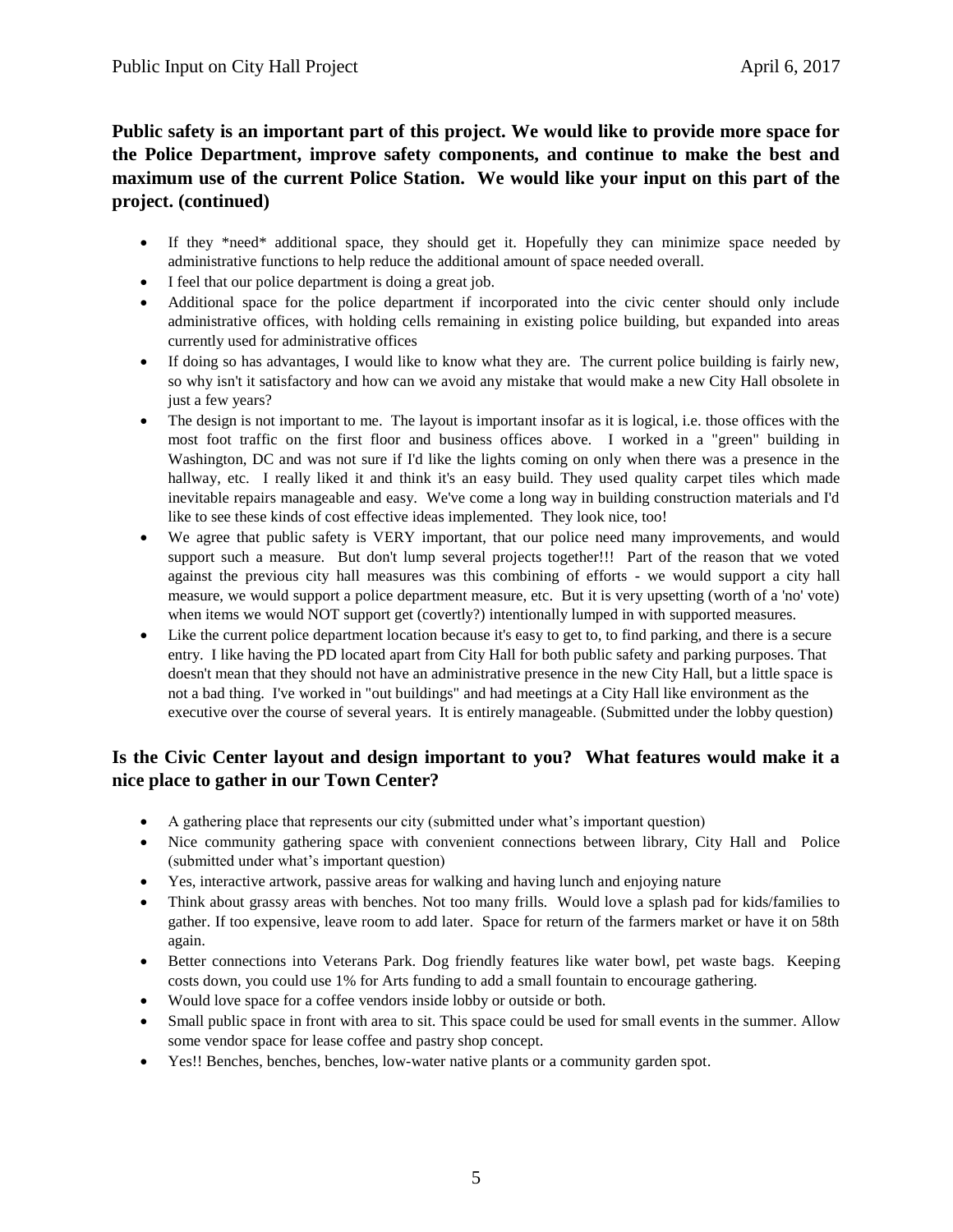## **Is the Civic Center layout and design important to you? What features would make it a nice place to gather in our Town Center? (continued)**

- No, City Hall should be a place for the City officials and staff to run the City, not a place for people to gather. No one is going to gather so why waste your money on this. Look at Brier City Hall - not flashy, very user friendly - probably too small for MLT but we are not Bothell or even Kenmore and don't need grandiose facilities.
- Trees and benched.
- Just make city hall and the police dept functional.
- Yes. A water feature and/or public sculpture would be nice with built in seating. Something like they have at Thornton Creek in Northgate. A space for outdoor performances.
- Building in architectural guidepaths to give a sense of passageway will also encourage movement across the space. For example, include bushes along a circular path that cuts diagonally across the square.
- I like the idea of having the "gathering space" closer to the intersection. I would really like to see the Farmer's Market come back to MLT :)
- Shoreline City Hall has a nice design. Something similar on a smaller scale, space for art, places to sit outside, parking.
- Pleasant to look at and an anchor in the downtown.
- Benches (and maybe tables) for people to stop and talk (maybe even read books). Also grassy area.
- Some open, green space, maybe with a fountain. Comfortable seating, perhaps with some small tables, and hopefully protected from the rain.
- A welcoming plaza/grassy area that could be used for town gatherings/farmers market, etc would be wonderful.
- The original design was well thought out. It would be a great improvement to our city.
- Public outdoor space incorporated into design.
- We don't, and won't 'gather' in the Town Center just to hang out! (That's what the Evergreen playfields, the rec center, and other areas are for.) The Civic Center should be mission focused - I come there to do business (passports, permits, plan review, pay bills, etc.) and want to be able to get in/out quickly and efficiently.

## **Ideas for connecting the Civic Center to Veterans Memorial Park and/or the Transit Center?**

- Make the park a part of this project and make a well-lit, safe connection through the park to the Transit Center since the community is becoming a transit oriented community (from what's important to you question)
- Orientation of the building, linking uses from one area to the next.
- Clean trimmed up path with lighting to transit station.
- Not needed.
- Lights.
- No, not needed.
- Use the existing trail that cuts through the park and lets out at the northeast pedestrian entrance to the transit center surface lot. Make this a more permanent path with signage and clearing. Lights just along the route in the park would be helpful for commuters who get back after dark. This path is ideal for moving people from the transit center to downtown core as it is relatively flat, quiet and scenic, vs. the sidewalk along 236th which is noisy, hilly and not as direct.
- I'm afraid I don't feel comfortable walking through Veterans Park at any time So I just avoid that area.
- More trails, a paved trail to both the park and transit center?
- Wider, well light trail to the Transit Center. This should provide routes to Veterans Memorial Park from the Civic Center area.
- Pave the trail and add lighting.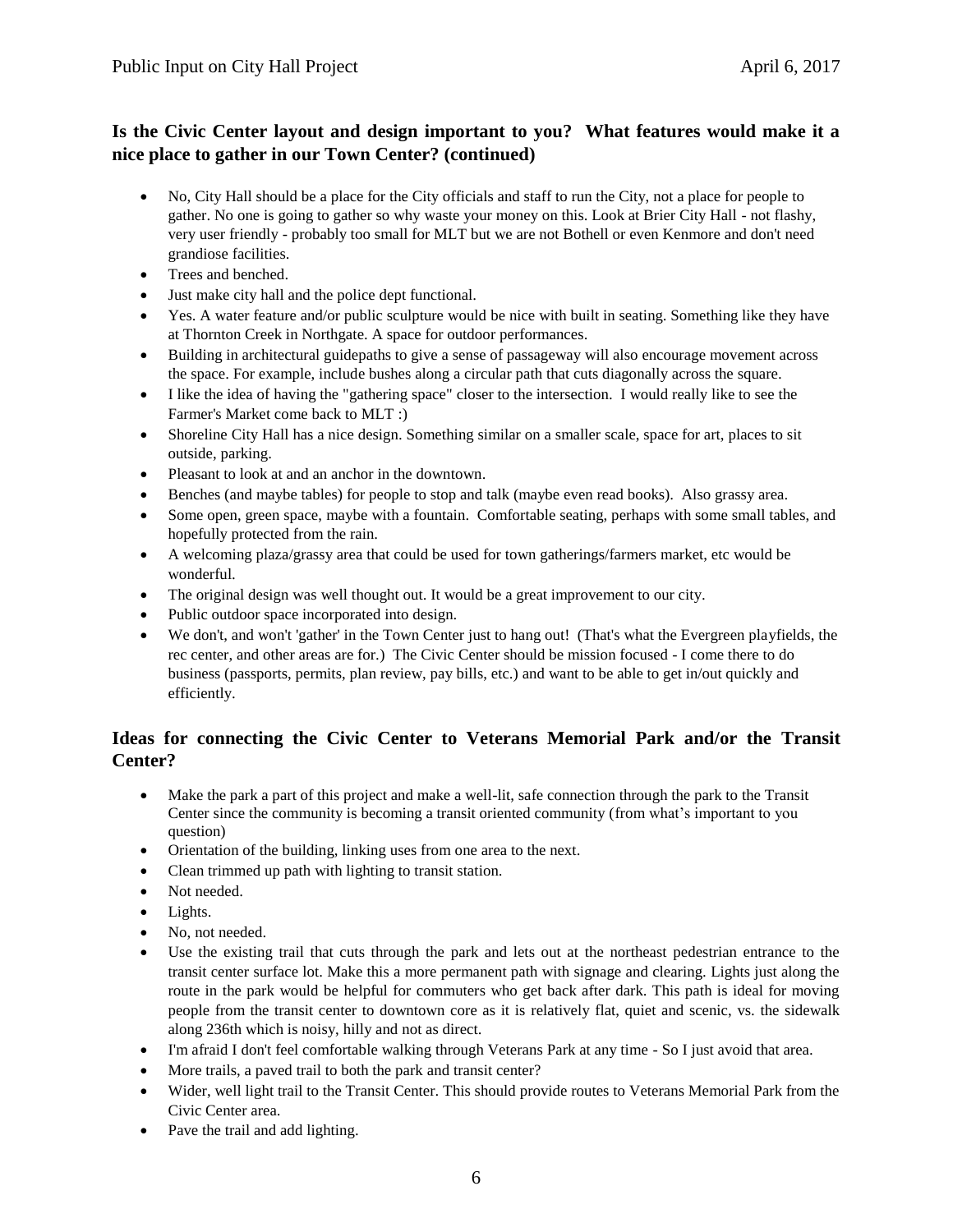# **Ideas for connecting the Civic Center to Veterans Memorial Park and/or the Transit Center? (continued)**

- Could the trail(s) be paved or at least graveled on a regular basis? Lighting to make people feel safe to use in the early morning and evening.
- A small amphitheater in the wooded area between the library and the path that runs through Veterans' Park, for live plays and concerts. Also, please lay down some gravel on that path! In the rainy weather, parts of the path become a muddy swamp.
- Not had a chance to walk the path between the two. I like the trees, but the memorial park seems very dark.
- If the city is putting a through street to the park and ride, that should handle all of the other concerns. 60th???
- Incorporating paved pathways with natural plantings landscaping and good lighting.
- As in bus service? I'm not sure the intent of this question. If bus service is meant, I would think that would be a given.
- The current walking (bike?) path(s) are acceptable. Perhaps more lighting for night time.

# **The Post Office is a social hub that activates the community. Would you be interested in space being added to the project (increasing the total cost) for the Mountlake Terrace Post Office if they were interested in leasing space in the building?**

- As long as it's not too far to walk to drop off mail.
- Absolutely but not if the total cost would tank the vote. Since I was a yes voter, definitely poll previous no voters on this. I see this project boiling down to finding a suitable proposal for previous no voters.
- If the lease will pay for increased cost.
- Yes! I love this idea.
- Not needed. It is not a social hub, this is an in and out place and I have never heard of anyone being excited about going to the Post Office. It is more of, ughh I have to go to the Post Office.
- Yes. Parking for the Post Office is terrible.
- No but only because I think those who are against progress would vote no if it costs more.
- No, would make too much traffic in there.
- YES! Great idea!
- Would be great if the post office were in the new City Hall building as I feel it's current location isn't very convenient but what happens if the USPS goes out of business - What happens to the space then?
- Sure. The Post Office is very small and there are only really three hard to reach parking spaces.
- Yes. This would bring "one stop shopping" into one facility, City business typically "slows down" during the Christmas holiday time between end of November to early January. This would mean those mailing packages, etc., for holiday delivery would not be impeding city business with customer "overflow".
- Don't care either way
- YES! Don't want to lose the Mountlake Terrace post office if the building they are in sells.
- YES!
- If it would offset the additional cost (at least mostly), then yes. If this would lead to them having Saturday hours, even better.
- I think it is quite a convenience to have our post office locally. If the post office is to be relocated out of the city, then it should be discussed. I think it is a bad idea to have the post office in the city building. Parking and delivery take up a lot of space.
- $\bullet$  No.
- Yes, if they are paying for such lease.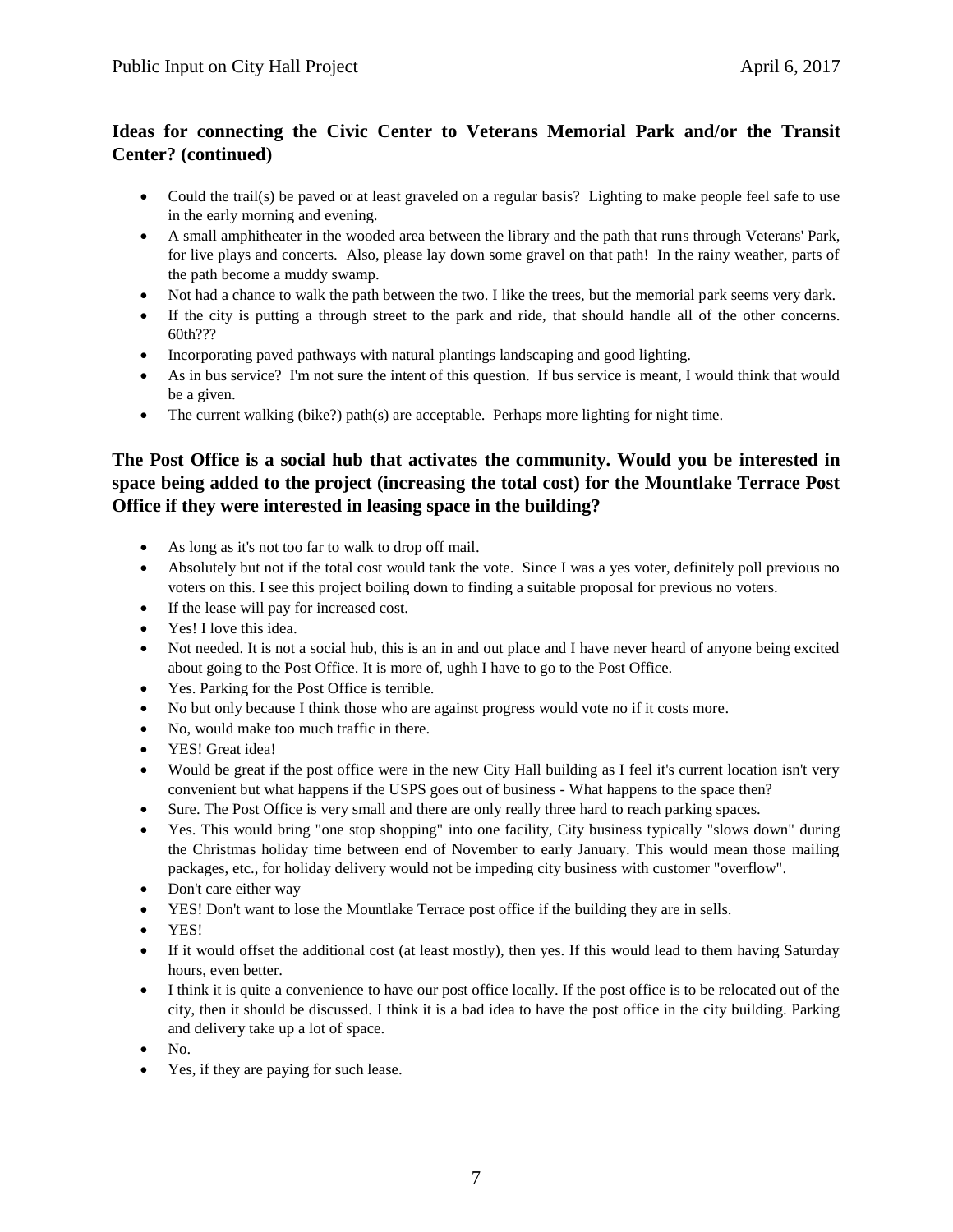# **The Post Office is a social hub that activates the community. Would you be interested in space being added to the project (increasing the total cost) for the Mountlake Terrace Post Office if they were interested in leasing space in the building? (continued)**

- No. I like the current location of the post office but I do think that the office space absolutely needs to be remodeled to, at a minimum, add better air circulation and replace the carpet. I'm a weekly user of the USPS and every time I fill out the survey to USPS and make this point! I'm nervous about too many services being in one location. Is it really cost effective over the long run? I'd be interested in hearing the case for that.
- The Post Office is a social hub that activates the community. Who on Earth came up with that quote?!? You have GOT to be kidding! No one goes to the Post Office to hang out... Perhaps next door at Diamond Knot Brewery. We hate going to the post office - old, decrepit, long lines, etc. Meeting a neighbor at the post office doesn't make it a social hub any more than meeting a neighbor at a gas station would.

#### **Any other comments?**

- Thank you for the great EARLY outreach! Nice job!
- I'm an old guy but I'd like to see a small skate park around the front that could be used by library, art, street vendors by reservation. Skate features could be concrete rails, benches, and tables. They'd be multi use and low maintenance. Entrances to City Hall should be ground level.
- Thrilled to give input and look forward to seeing the project along. We have so much potential to create a strong community if we respect those who have been here long term while also welcoming new-comers. Things like children's artwork, recycling bins, comfortable seating, wifi, friendly staff, coffee bar, water fountain, pamphlet rack, handrails for those with balance issues, small areas for private conversations with our officials!!
- It is painful to go into the police station and make embarrassing inquiries by yelling thru glass, and accessibility for differently abled and a place to get information about lost/found pets.
- We need a modest City Hall that allows our City Officials and Staff to do their job efficiently and effectively.
- It would be nice to have rooms set aside inside the city hall for public meeting space and/or nonprofit offices, like they do at the Shoreline Conference Center. A space set aside for an historical archive or museum would also be a unique feature.
- Don't put in a bunch of expensive "yard art" :) I'd rather see the money go into the actual buildings and landscaping.
- Time to offer a project that can realistically pass that meets the city's needs and that of the residents. Really important to get this done this time while the economy is doing better. After missed opportunities in the past, it's obvious that all sides need to figure out a way to just get it done and move anyone who is on the fence to a yes vote. Despite having a mortgage, debt and going through a career change I still voted for the last two proposals to build the city hall because it made sense for the future both from a costs standpoint and meeting the future needs of the city. The few dollars in a tax increase seemed still worth it looking at it from a costs benefits analysis viewpoint. Obviously there are some who vote no on any tax increase, but it seems like a few more yes votes and clearer common sense reasons to support this are in order.
- Important that the new Civic Center be utilized for city business and functions. This will, hopefully, keep cost within a range the public will accept for a bond issue. An alternative backup plan "B" needs to be readily available if the public does not approve whatever bond issue is put forth.
- Is the PA an employee or a contractor? The PA is not listed in the budget(s) as an employee which to me means a contractor - why does the PA have an office? Should he/she not have his/her own office? Do we not pay him/her a salary/retainer? Or does the PA pay US rent for to have an office in City facilities?
- Entrance on level ground (no stairs for people to access the lobby area). Orient the building to be welcoming. Family/transgender restroom(s). Meeting space the public could reserve/use.
- Would the MLT Senior Center be moved to the Civic Center? It seems like it should be, to be more centrally located.
- Too bad this could not of been dealt with before our transit system had put more taxes on us. I'm tired of lining someone else's pockets. Let's get our city hall done.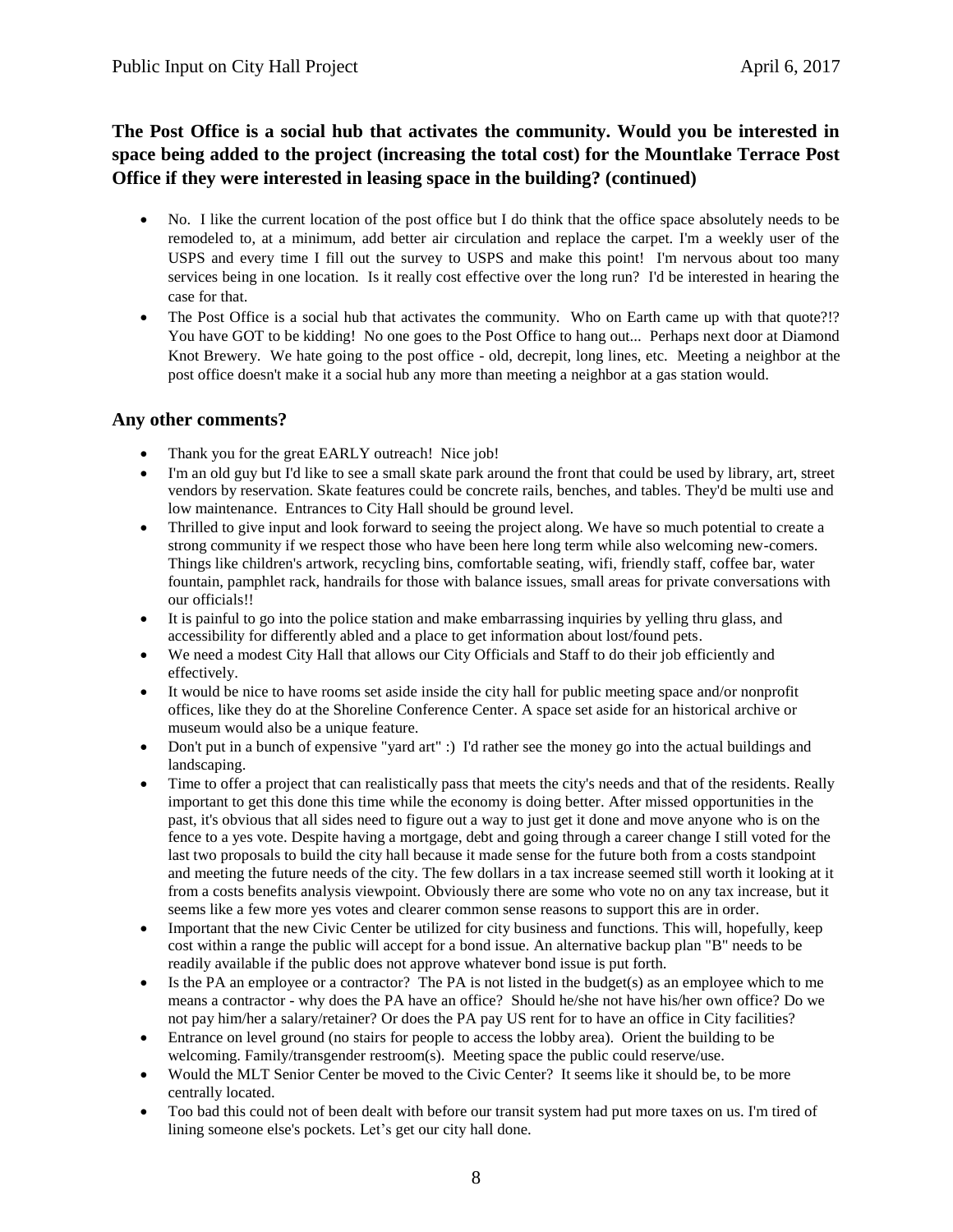#### **Any other comments? (continued)**

- The library building should also be considered in the overall plan, it is a community "third place" that many community members use as a meeting place.
- Can polling of some kind be done to judge the readiness of MLT voters to accept this project [60%] prior to the point it is submitted to the more expensive official voting process?? It might allow 'us' to keep adjusting the plan and polling until we get a 'winner' of yes votes.
- I've worked in a lot of USG, WA State and private buildings over the years. Speaking from the perspective of the person who would be working at City Hall, having plants, a waterfall, art features, etc. were never important to me. What was important was good natural light, clean and functioning restrooms, flexible HVAC systems and a small but good public cafeteria.
- City Hall brick and mortar does not reflect on the citizens of MLT, it is all of the people in the building who do so. It's easy to get caught up on the finishing touches but like any construction effort it's the behind-the-scenes guts of the building that matter most. No one wants to go to a public meeting and have it smell like the MLT Post office - stale and moldy. The library does a great job of filling the public rooms what are the plans to make the most of spaces like the city council chambers?
- We cannot emphasize enough that we have rejected previous civic center measures on account of the amount of 'fluff' that was added and which probably would not have been approved by the voters had they needed their own specific ballot measure. Specific examples included a separate EOC (Seattle's EOC is only activated a few days a year - a city of our size could combine this with council chambers), senior center (versus one or two all-purpose community rooms like the one in the library, that could be reserved/used by all), and amphitheater (the civic center is all about business with the city - get in/get out; not concerts, forums, etc.).

#### **NEIGHBORHOOD & MEETINGS HELD**

March 8 Coffee with the City March 15 Senior Center March 16 Vineyard Park March 18 Grand Pere Bakery March 24 MLT Library April 1 Countryside Donut House

Estimated total of visitors at these meeting is a minimum of 52. Committee members can share what the themes have been at these meetings.

## **PUBLIC COMMENT AT CITY HALL ADVISORY COMMITTEE MEETINGS**

A total of 12 citizens have provided public comment at the City Hall Advisory Committee's six meetings. Some of those citizens are the same people who commented at more than one meeting. Their comments are summarized below:

- Where did the idea of including the Police come into the City Hall Committee consideration? Also need a new Pavilion. Including the Police confuses the issue.
- What does a City Hall need to do?
- Consider Post Office a high risk to be included in the consideration; seasonally high traffic area; parking is always a problem; when Post Office lease is up, are they leaving or renewing? Would be a good idea to keep them here.
- Possibilities inherent in P3s (public/private partnerships) are worth exploring; would this compromise the ability to enter into the municipal bond market?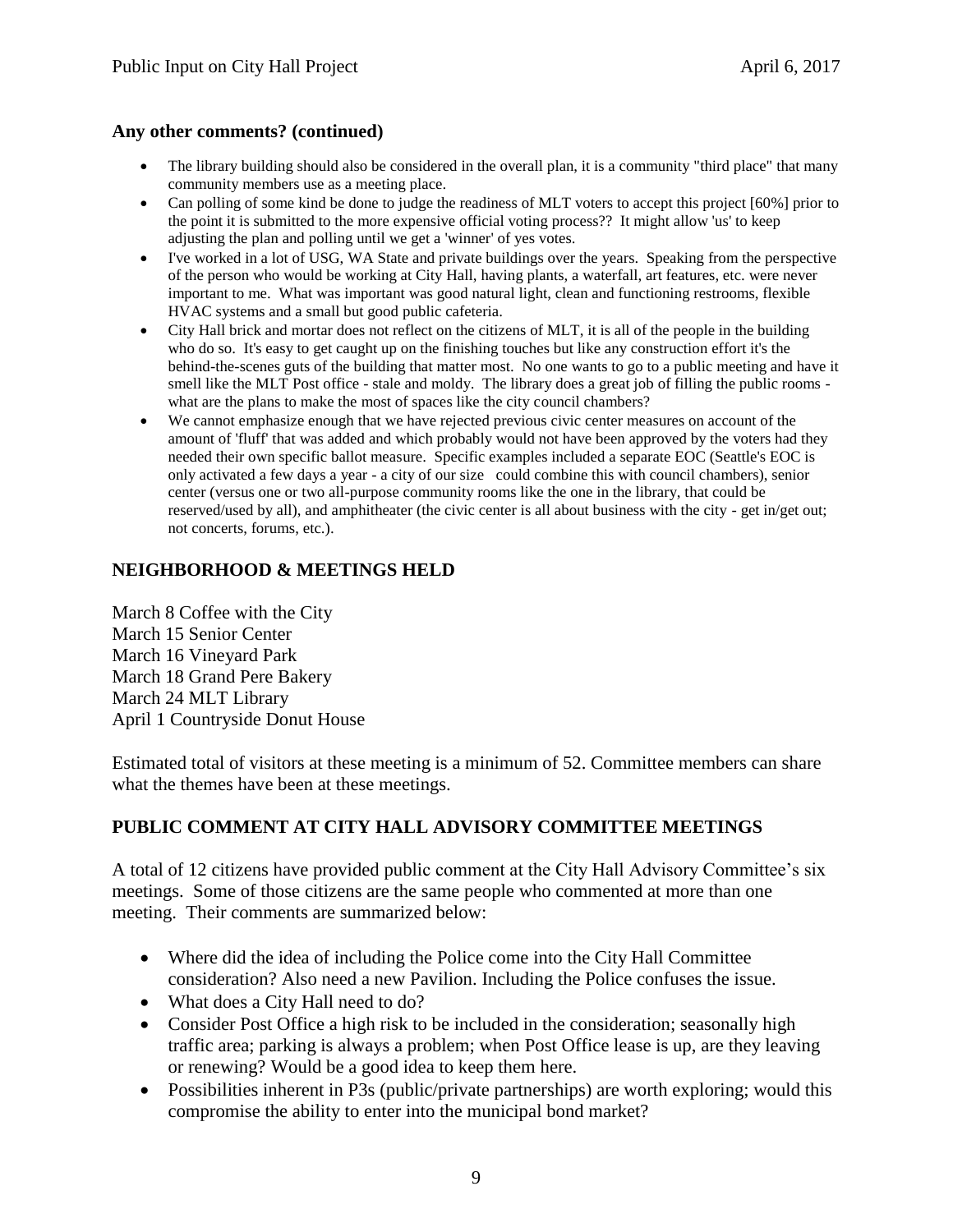- Does not live in MLT but would like to move here in the future. Committee has a very difficult job because you can't please everyone. What can you do to future proof the new City Hall? There's been a lot of changes since the last plan and light rail is coming so there will be more changes. Costs are going up so cost is an issue. Find ways to keep it affordable yet plan for the future.
- What is the highest and best use of the current site?
- What is the industry standard for costs? Is the soft cost going to be 30%? What are ARC's professional costs? Where does the 20 – 30% come from?
- Has a land swap with develop for Rogers Market site been considered?
- $\bullet$  Have public website input people don't want to come to a meeting.
- Recommend the committee go to different sections of the city and talk with the community.
- Thanks to committee member for posting the meeting on NextDoor.
- Asked the committee to add north/south directions on boards for better orientation and label streets for clarity.
- When talk with people, talk about possibility of a coffee stand inside or outside in an open space.
- Getting out the vote is going to be really important to reach the 60%
- We need a city hall and we need a police station. Why can't the police station be its own ballot measure? Need to remember have a big problem going up against Sound Transit and tax matters. Needs to be realistic. Measures should be separate.
- Do not put extra items on a measure do not put in a water feature, etc. Property taxes have also gone up.
- People in community are talking about costs. Need to have available cost per million dollars. People can do their own math and they don't believe city is being transparent.
- Public should have input on what should be included in the City Hall.
- Citizen inquired what was discussed earlier because he was late to the meeting.

# **COMMUNITY MEETING, MARCH 28 AT BALLINGER CLUBHOUSE**

**Project Goal:** Develop an affordable concept design and cost estimate in support of a new City Hall at the Civic Center.

**Why people voted no:** (Responses from those people willing to share)

- a. Misconception of the project & cost
- b. No honesty on cost
- c. Need cost per \$1,000 AV
- d. On a fixed income
- e. Didn't want to approve a "palace" keep it affordable
- f. Not in alignment with other local facilities (price for comparable City Halls)
- g. "Just a City Hall" separate bond measure for Police Department
- h. Cost
- i. Should be budgeted
- j. Cost per square foot was more than two times construction costs